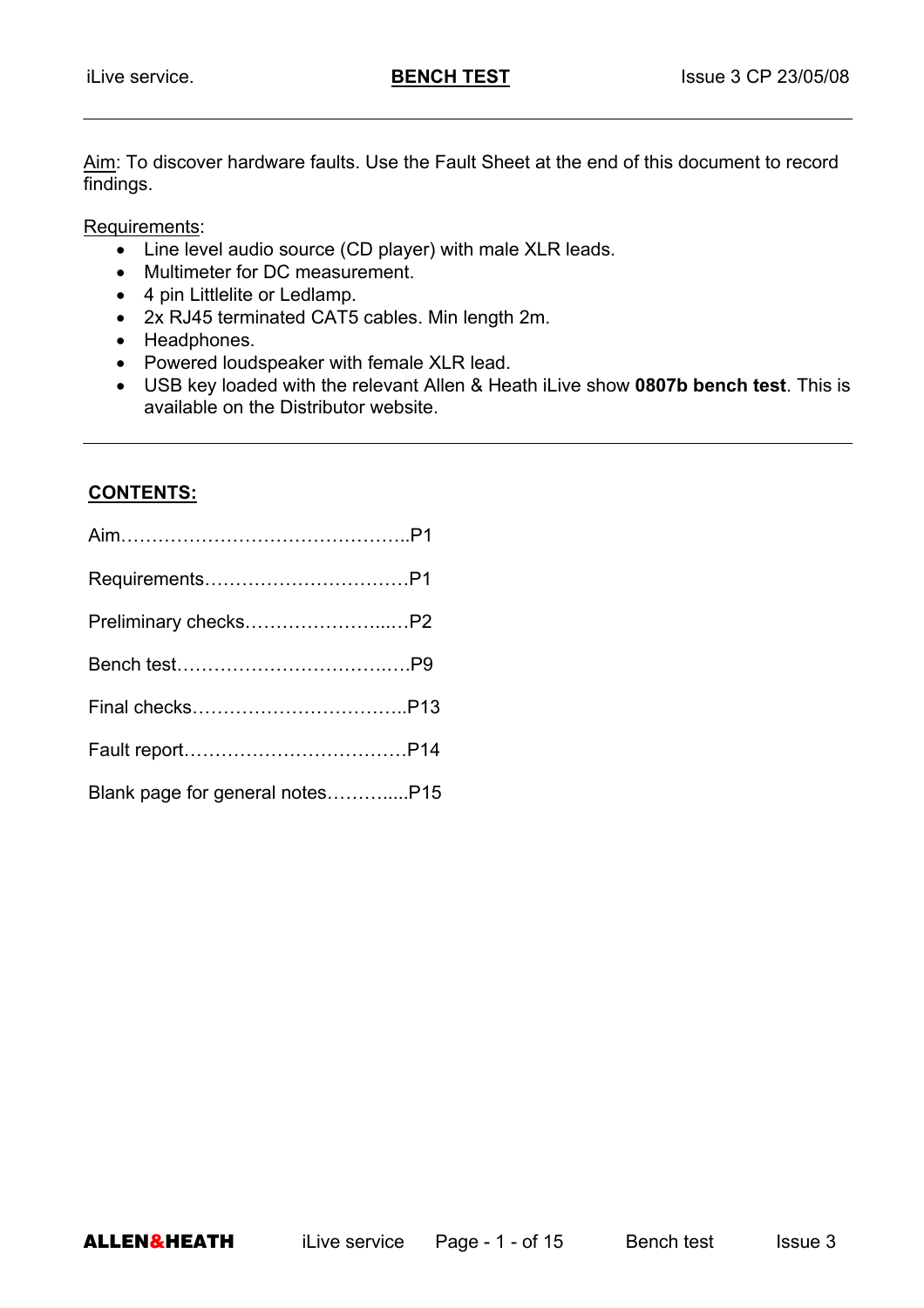#### **PRELIMINARY CHECKS**

#### • **SURFACE INTERIOR INSPECTION**

- o **SBC DC cable**
- o **Touch screen tilt adjustment**

## *Remove top extrusion*

Aim: Remove the top extrusion to access the Processor, touch screen and rear connector circuits.

Tools:  $\overrightarrow{20}$  T15, T20, T30.  $\overrightarrow{4}$  PZ2 (demo units)

**1. Remove T30 x 2 screws from each side trim.** 



**2. Loosen T30 x 6 screws and T20 x 12 screws on right side trim. Do not remove.** 

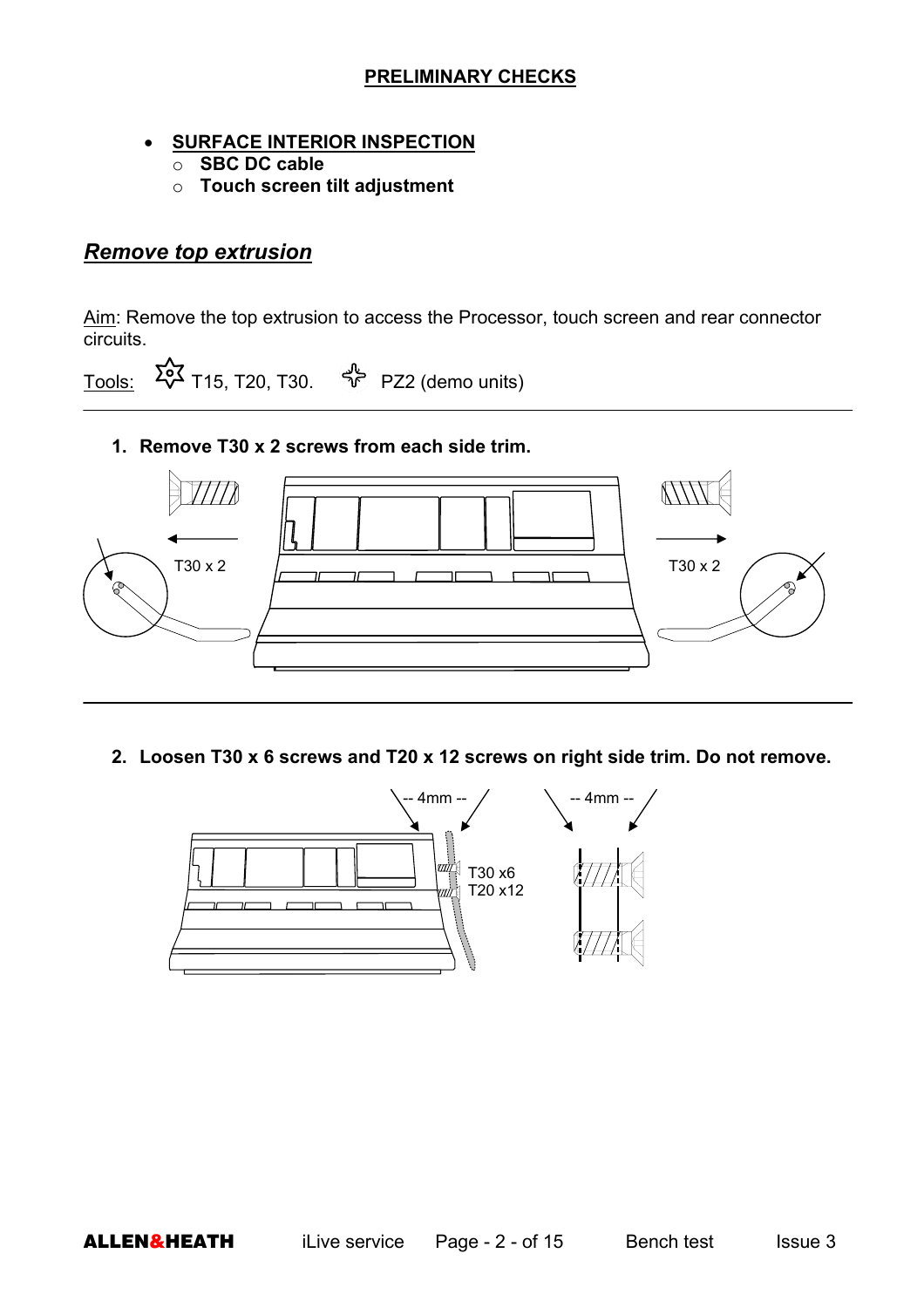#### **3. Remove the T15 screws from the rear panel.**



## *Open the upper processor panel*

Aim: To open the upper processor panel to access processor, touch screen and rear connector circuits

Tools:  $5\frac{1}{20}$  T20.  $\frac{1}{20}$  PZ2 (demo units).

Materials: Prop, to hold upper processor panel in place. Non conductive. Rigid. Min length 230mm, max length 250mm, max depth 4mm.

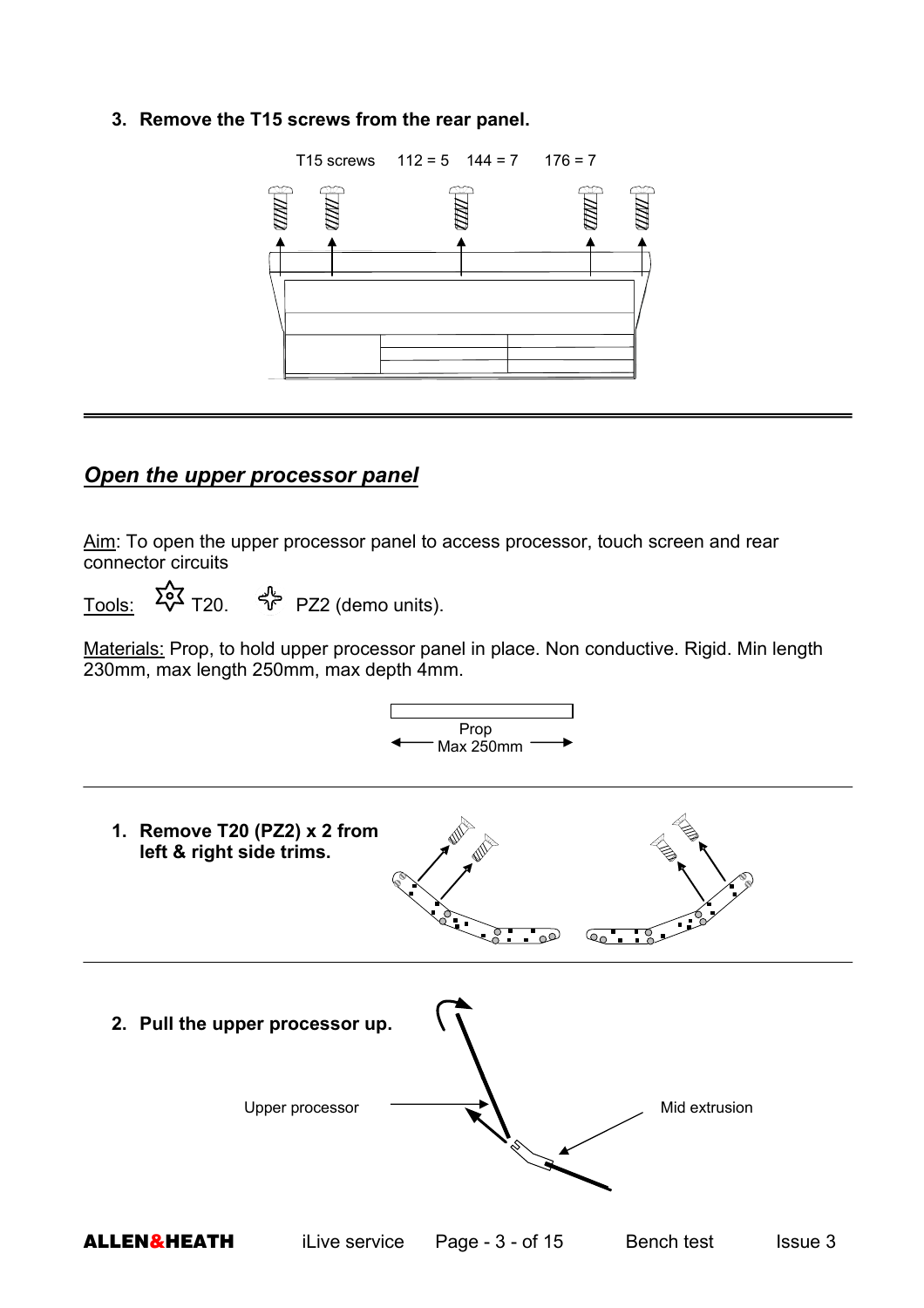*Note:* On some early units, the LCD dimmer cable is short and needs to be disconnected.



**3. Secure the upper processor with the prop.** 



#### *Check SBC (touch screen computer) DC cable*

There are two types of SBC.

iLive surfaces produced from 2008 should have the SBC DC cable soldered to the rear connector PCB.

If the DC cable has a white plastic connector, it should be removed as shown in the following instructions.

#### **1. Identify SBC**

• There are two types of SBC:

#### **003-591 003-748**

L





**ALLEN&HEATH** iLive service Page - 4 - of 15 Bench test Issue 3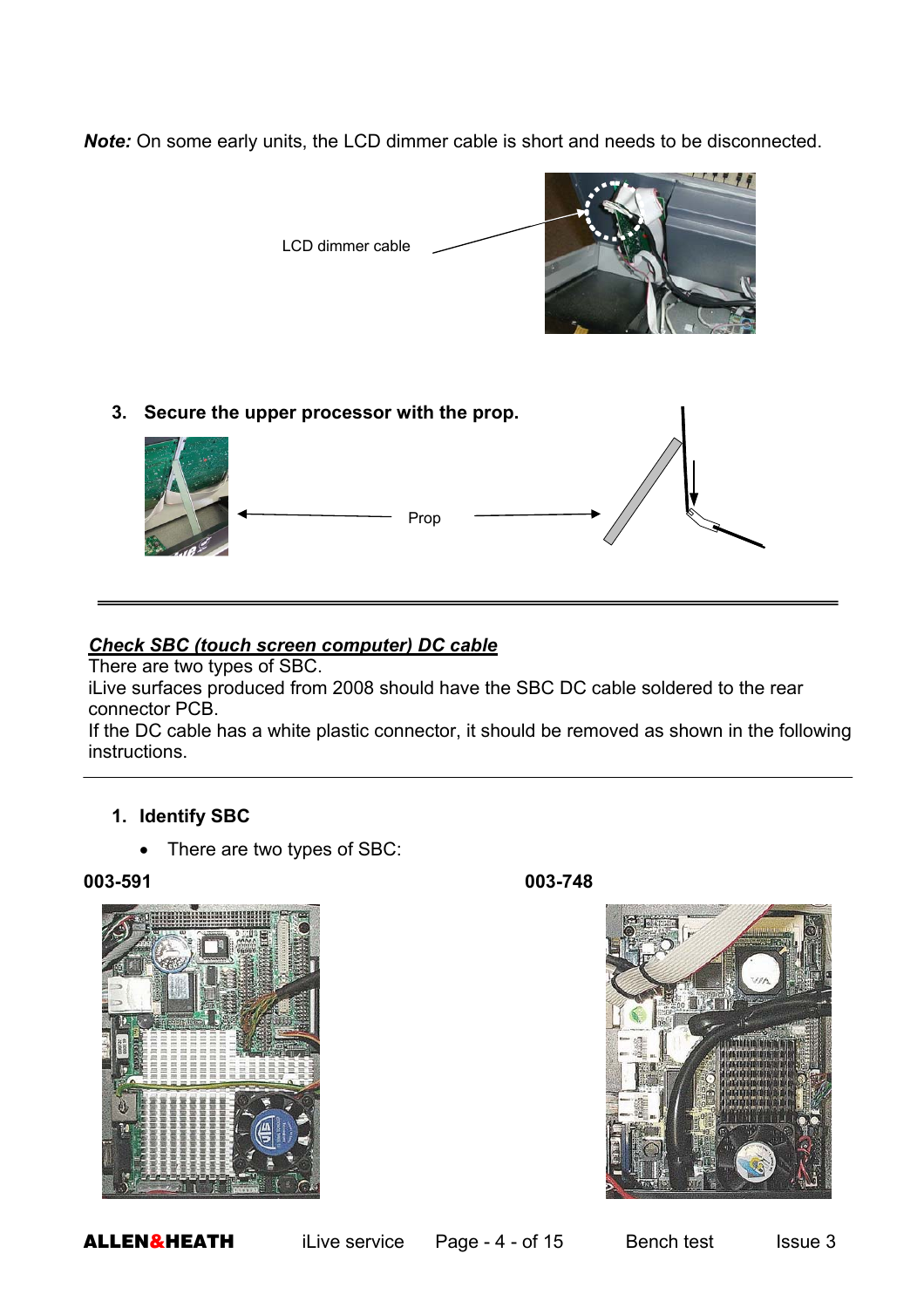# **2. 003-591** (003-748 shown on page 6)



a. Disconnect DC cable from SBC & rear connector PCB

b. Cut the connectors from the cable.



c. Solder the DC cable direct to the SBC and rear connector PCB.

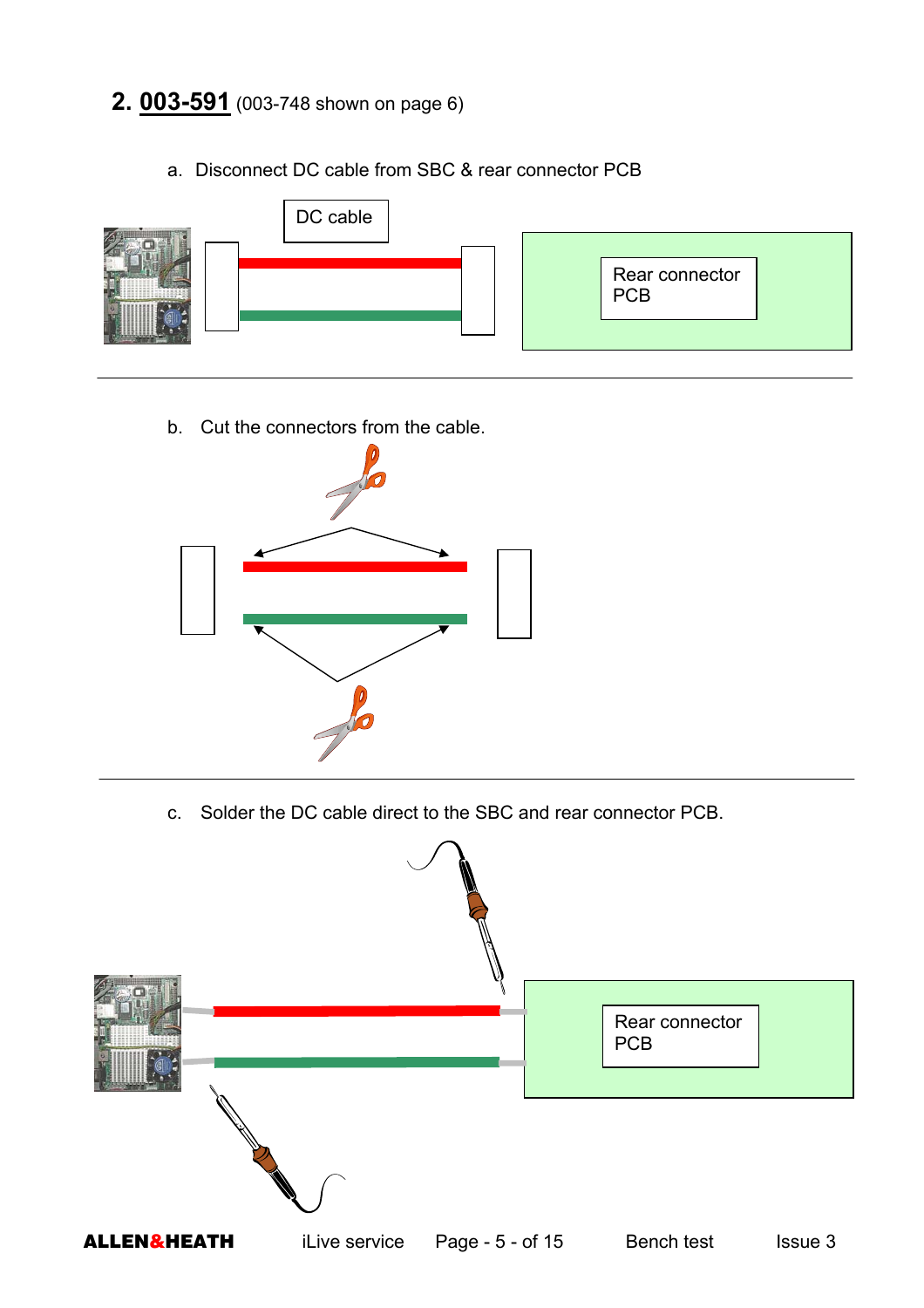# **3. 003-748**

d. Disconnect DC cable from SBC & rear connector PCB



e. Cut connector from rear connector PCB end



f. Solder the DC cable direct to the rear connector PCB.

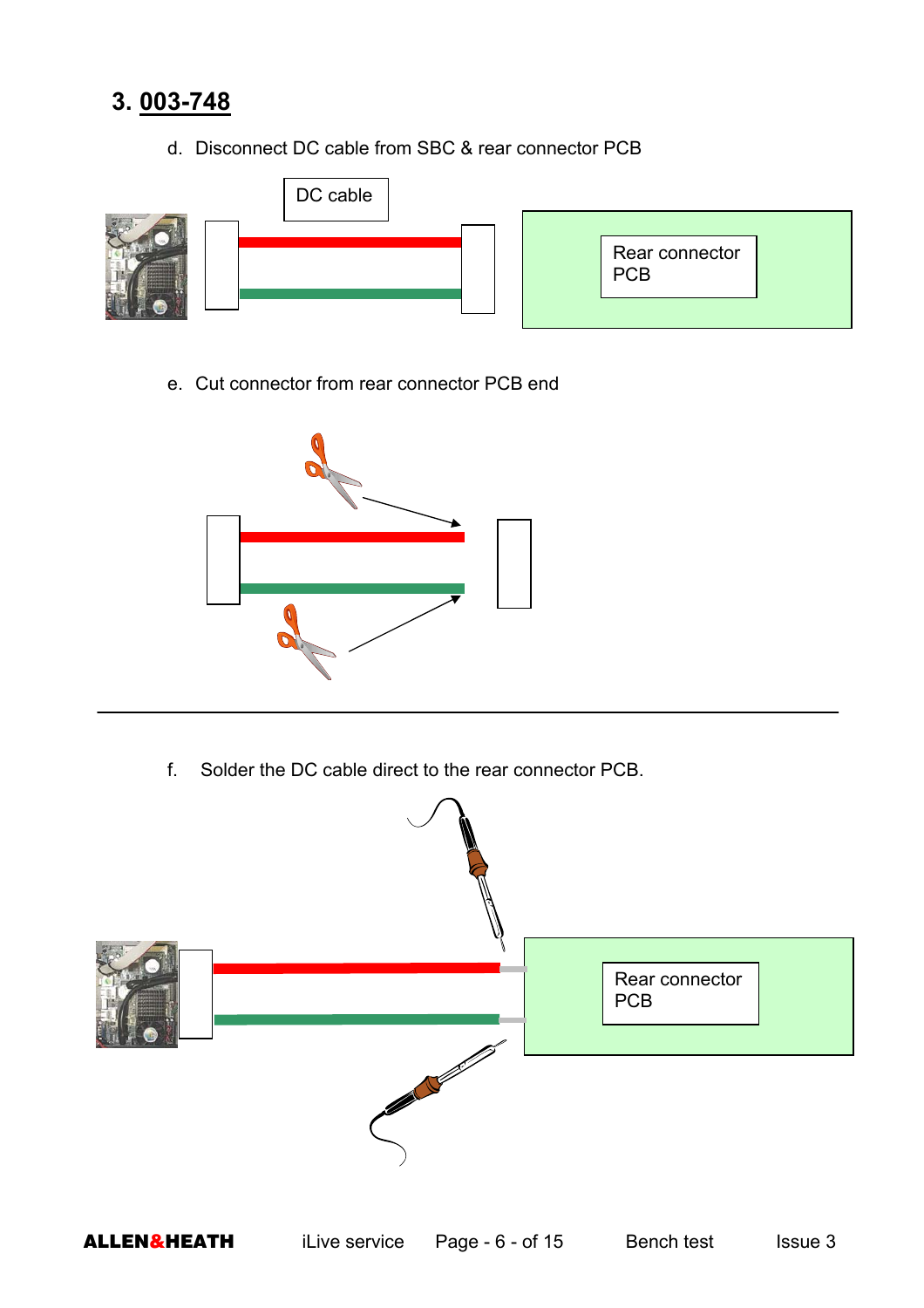# *Check touch screen tilt*

If the touch screen tilt is loose, it should be adjusted.

There are two adjustments for the touch screen tilt. A1, A2. Adjust the 2x T20 for weak or strong action. B. Adjust 1x grub screw for smooth or step action.







**ALLEN&HEATH** iLive service Page - 7 - of 15 Bench test Issue 3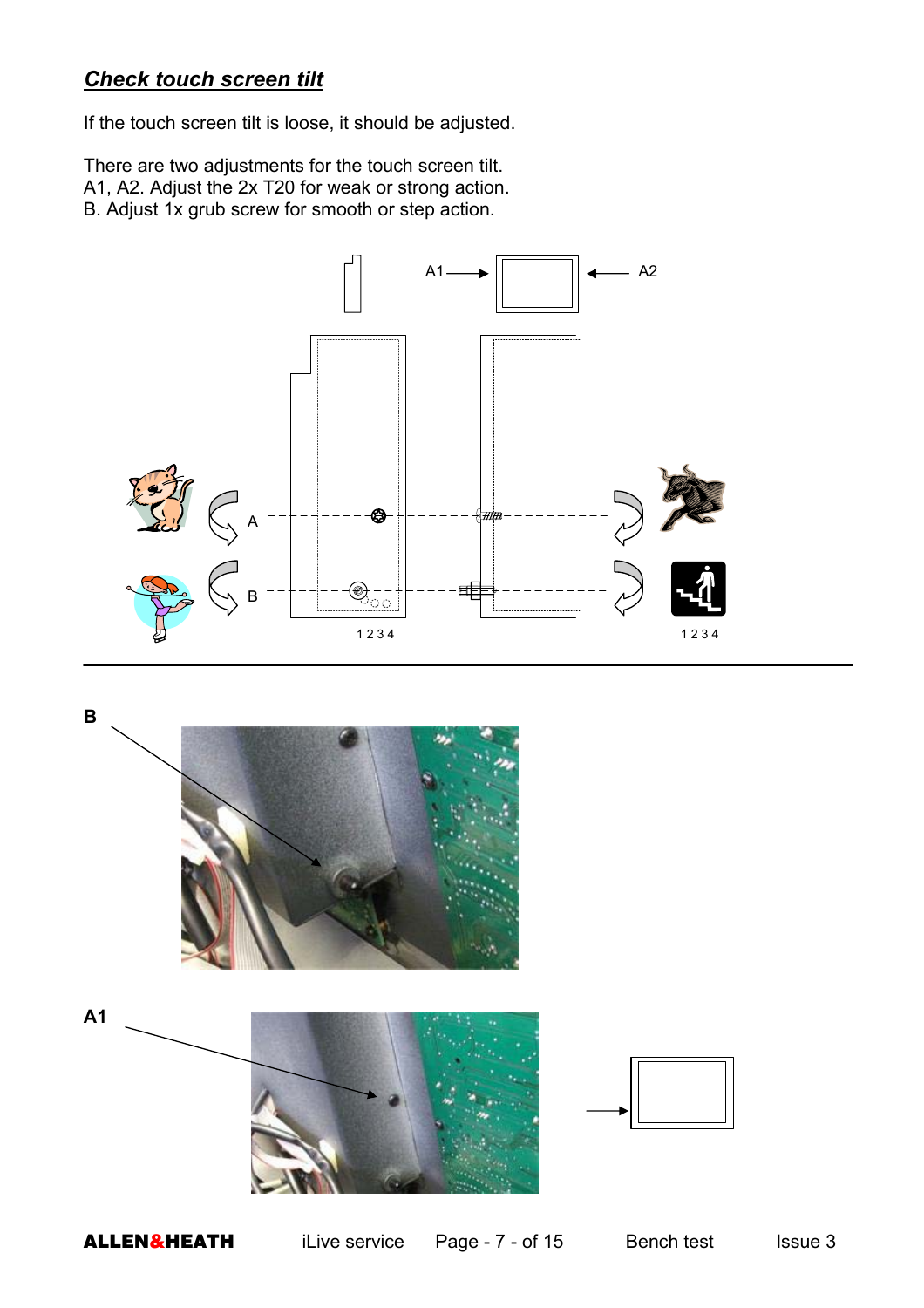

# *Apply thread lock to touch screen screws.*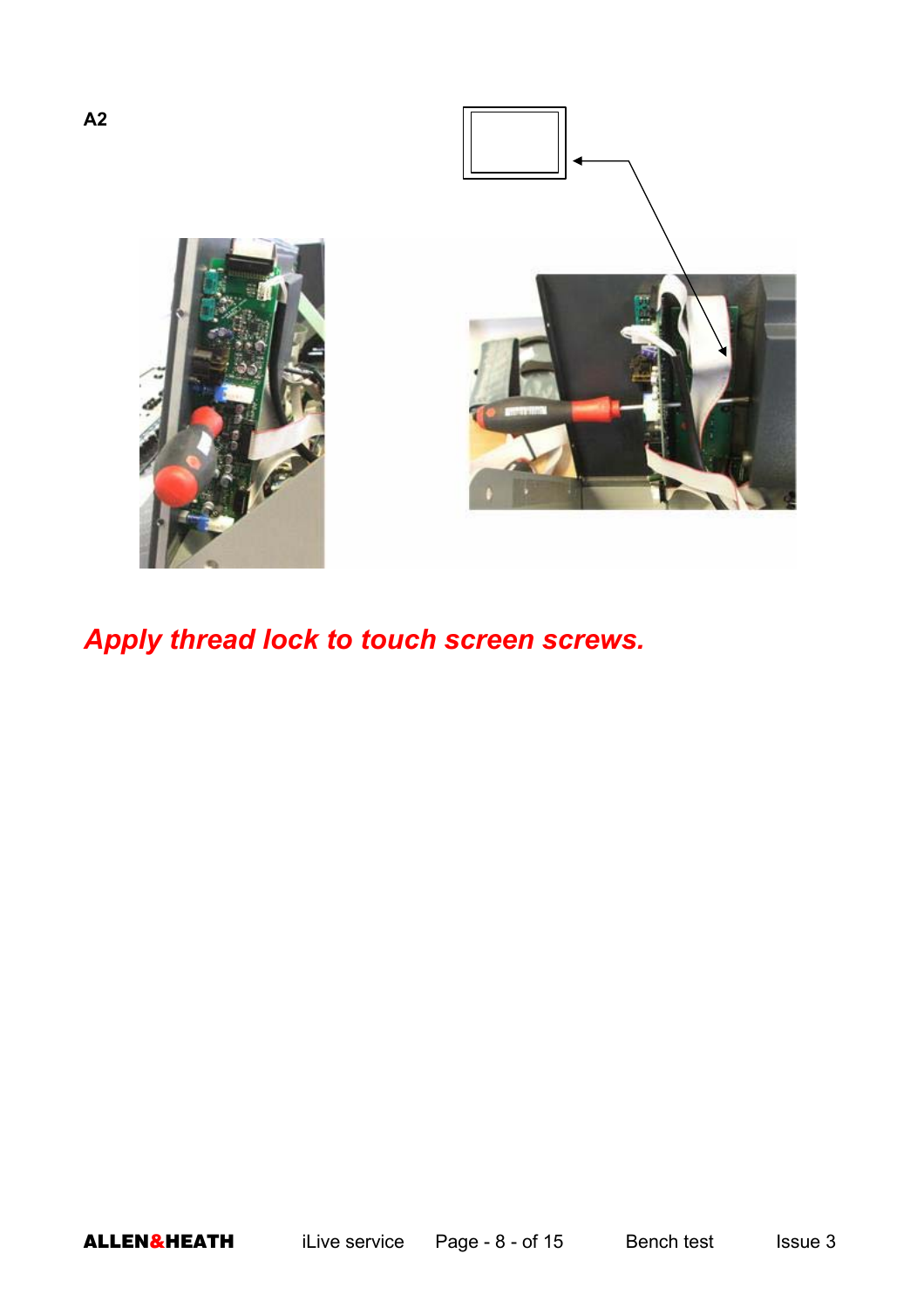#### **Bench Test**

#### **1. Connect AC power, EtherSound and network cables.**

- AC power requirement 100VAC 250VAC 50Hz 60Hz
- 1.1. Connect AC supply for iLive surface x1. Switch OFF.
- 1.2. Connect AC supply for iDR10 MixRack x1 or x2 [The MixRack may have a single PSU or twin redundant PSUs]. Switch OFF.
- 1.3. Connect AC supply for iPS10 external PSU if required [The iPS10 external PSU may be used with the iLive surface]. Switch OFF.
- 1.4. Connect ethernet. CAT5 cable with RTJ45 connectors. Connect from MixRack Network 1 to iLive surface Network 1.
- 1.5. Connect EtherSound. CAT5 cable with RTJ45 connectors. Connect from MixRack ESA OUT to iLive surface ESA IN. [If the iLive surface does not have ESA fitted, there is no EtherSound connection to make]

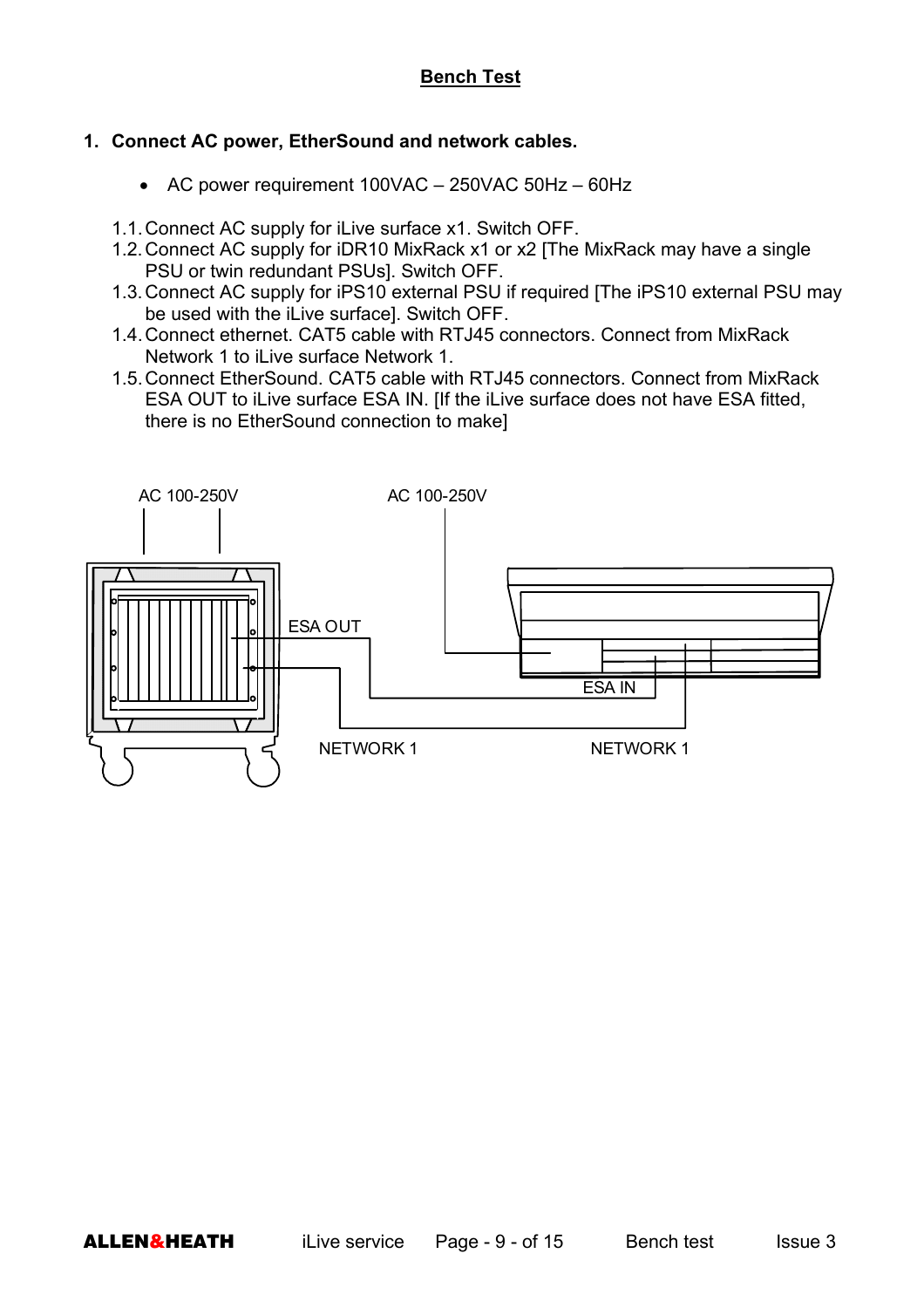#### **2. Power ON and boot cycle**

The iLive blue LED power indicators are designed so that if there is a problem with an individual power rail, the associated LED will light at partial brightness.

- 2.1. Power ON the MixRack. All output mute LEDs should light. After approx 10sec, they will revert to the last used setting. See section 4.3 below.
- 2.2. Power ON the surface. Listen for the Touch Screen bleep after 3-4 sec
- 2.3. Check MixRack and surface blue LED power indicators are on and at equal brightness. [Power LEDs will not light for iDR10 PSU #2 and iLive surface external PSU if these are not fitted]
- 2.4. *If iDR10 has x2 PSU…* Switch each PSU off in turn and check all blue LEDs.
- 2.5. *If iLive surface has iPS10 connected…* Switch each PSU off in turn and check all blue LEDs.
- 2.6. The touch screen should read "No Channel Selected".
- 2.7. Listen for excessive fan noise on surface and Mixrack.

#### **3. Log in as Admin (user)**

- 3.1. Press the Utility switch
- 3.2. On-screen touch the Change User button
- 3.3. Select Admin
- 3.4. Log in

#### **4. Back up the customer's shows to USB**

- 4.1. On-screen press Show manager
- 4.2. Insert the USB key
- 4.3. On-screen touch User Shows so it is highlighted. The User Shows should be collapsed into one folder (use the – button if necessary).
- 4.4. Touch the Copy to USB button to copy all User Shows to the USB key

#### **5. Load the Allen & Heath Test Show**

- 5.1. On-screen you should see the show 0807b bench testin the USB Shows pane
- 5.2. Highlight the 0807b bench testshow and copy to surface.
- 5.3. When copy is complete, remove USB key
- 5.4. Expand User Shows, select the 0807b bench testshow and press Recall Show

#### **6. Recall the 80, 112, 144 or 176 scene**

- 6.1. Press the Scenes menu switch
- 6.2. Highlight scene 80, 112, 144 or 176 and press Recall Scene
- 6.3. In the Utility screen,touch Return then touch the Preferences button on screen. Set all buttons to OFF and LCD contrast to 10.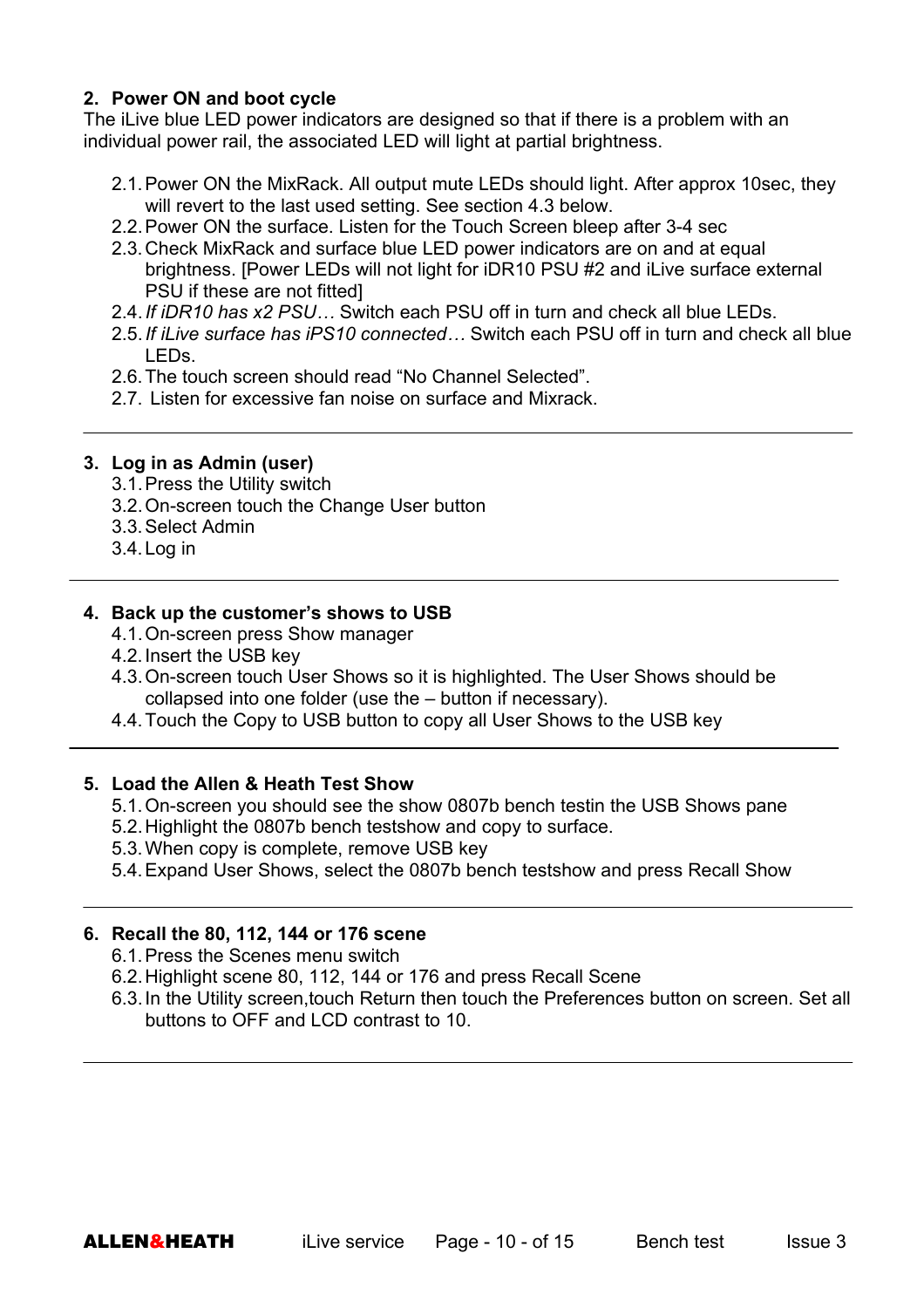#### **7. Lamps, 48V, LEDs**

Note that not all surface i/o module LEDs are functional in early versions of firmware.

- 7.1. Check all i/p XLR phantom power LEDs are on MixRack and surface (see note)
- 7.2. On any i/p XLR, measure +48VDC (+/- 2V) between pins 1-2 & 1-3
- 7.3. Connect a 4 pin lamp to each of the lamp sockets on the rear of the surface and to the lamp socket on the iDR10 CPU module

#### **8. Check LCDs faders and strip meter LEDs**

- 8.1. Select layer C on all Banks. All LCDs are red. Check for equal brightness. Faders should be at 0dB
- 8.2. Select layer B on all Banks. All LCDs are blue. Check for equal brightness. Faders should be at maximum.
- 8.3. In the touch screen Utility page select Diagnostics / Signal generator.
- 8.4. Assign the signal generator to groups 1 through 26.
- 8.5. Increase level until all strip meter LEDs light.
- 8.6. De-select all groups from signal generator.
- 8.7. Select layer A on all Banks. All LCDs are green. Check for equal brightness. Faders should be at minimum.

#### **9. Check all processor switches and LEDs**

- 9.1. Press strip 1 SEL switch bank 1 layer A
- 9.2. Operate all rotaries and switches on the processor strip from Preamp through to Limiter. Check for sticking switches, bad rotaries and failed LEDs.

#### **10. Check menu switches/LEDs**

- 10.1.Press each under screen menu switch on / off and check LEDs
- 10.2.Press strip 1 EQ SEL. Select Param View.
- 10.3.On screen touch one of the value panes
- 10.4.Check under screen rotary for function and illumination

#### **11. Check SOFT switches/LEDs 1-8**

- **12. Check LCD DIM rotary**
- **13. Check LED DIM rotary**

#### **14. Check for sticking switches and failed LEDs**

- 14.1. Select then de-select the SEL, PAFL, MUTE and MIX switches on each strip.
- 14.2. Check Rotary Shift, Pre-Post Fade, Assign, Solo In Place, Output AFL, Input AFL, Clear All, Sip Safes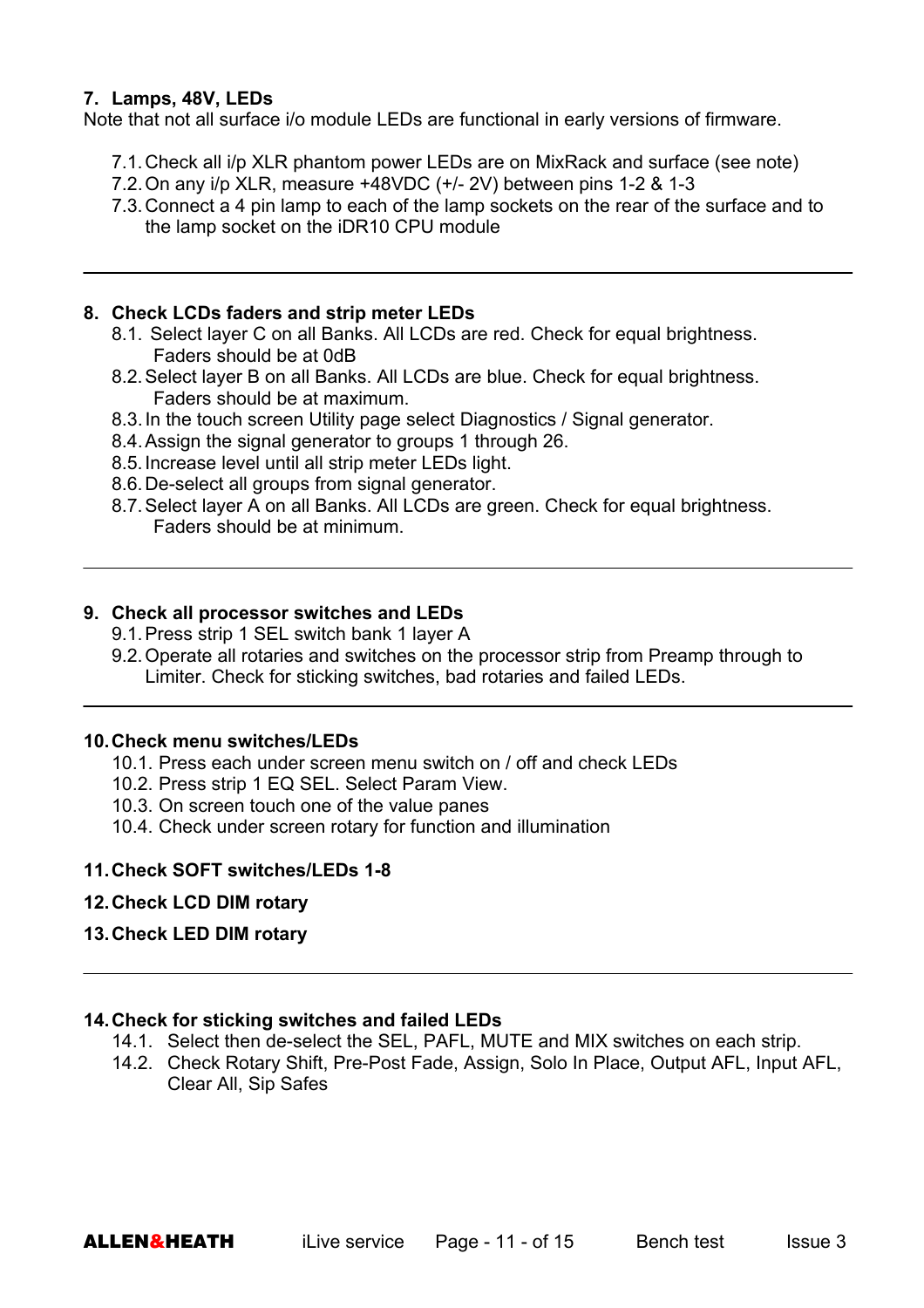- **15. Check all strip rotaries for illumination and feel. Check the pan indicator moves in the strip LCD.**
- **16. Check all faders for smoothness and that aer knobs are secure.**

#### **17. Press the Scenes menu switch**

- 17.1. Highlight Scene 6 Routing
- 17.2. Press Recall Scene
- 17.3. De-select the Scenes menu switch
- **18. Connect a line level audio source to MixRack i/p XLR 1**
- **19. Audio should be present when you connect a powered loudspeaker to a MixRack o/p XLR**
- **20. Connect the powered loudspeaker to each MixRack o/p XLR in turn**
- **21. Connect the powered loudspeaker to each surface o/p XLR in turn**
- **22. Connect the powered loudspeaker to a MixRack o/p XLR**
- **23. Connect the audio source to each MixRack i/p XLR in turn**

#### **24. Talkback and Monitor**

On the surface, press the PAFL switches on strips assigned as outputs. The PAFL (CHK) LEDs on the MixRack XLRs should light. Choose one of these output XLRs for the following test. It may be necessary to try different layers to get a CHK LED on.

- 24.1. Hold the TB Assign switch
- 24.2. Press the MIX switch on the selected bus strip. Talkback is now routed to the MixRack XLR for that bus. XLR CHK should be on.
- 24.3. Turn the Talkback level control to minimum.
- 24.4. De-select the blue under panel TB48V switch
- 24.5. Connect the audio source to the Talkback microphone input XLR.
- 24.6. Press the TALK switch. Audio should be present at the chosen MixRack o/p XLR.
- 24.7. Connect the loud speaker and audio source to Local Monitor L IN and L OUT XLRs on the rear of the surface
- 24.8. Rais the Monitor Local level. Audio should be present at Local Monitor L OUT XLR. Also check Local Monitor R IN / OUT
- 24.9. Raise the Phones level. Audio should be present at both headphone sockets.
- 24.10. Disconnect the audio source from the Talkback XLR. Press the TB 48V underpanel switch and measure +48VDC across XLR pins 1-2 & 1-3. De-select the TB 48V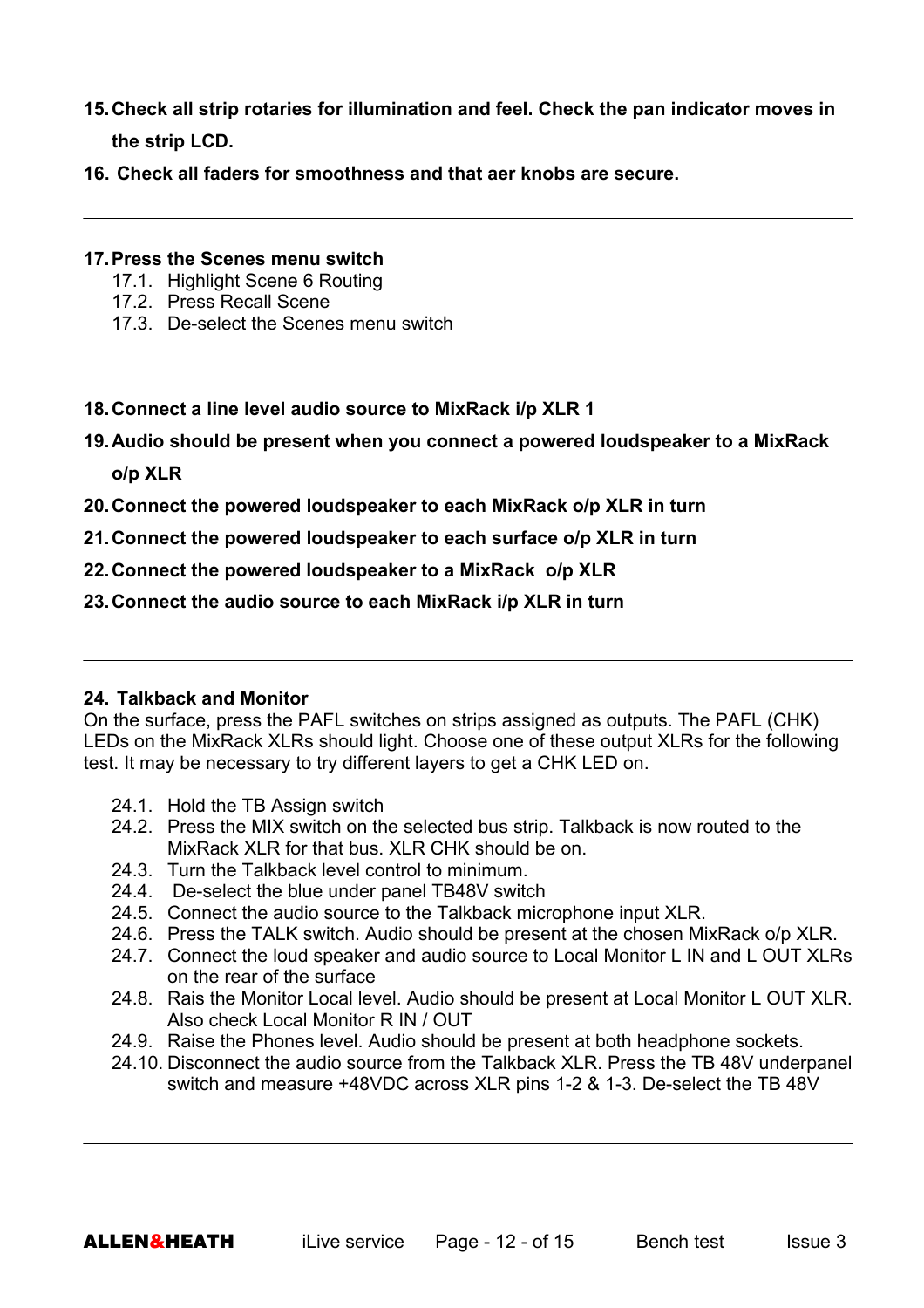#### **Final checks**

#### **25. Copy customer's shows from USB to Surface.**

25.1. Check which Show & Scene the customer requires the system to power up in.

#### **26. Check surface for loose and missing screws**

- 26.1. Side trims
- 26.2. Faders
- 26.3. Rear panels
- 26.4. Base

#### **27. Check Mixrack for loose and missing screws**

#### **28. Check MixRack and surface flight cases**

- 28.1. Wheel rubber
- 28.2. Wheel brakes
- 28.3. Handles
- 28.4. Latches

### **29. Calibrate touch screen control**

- 1. Press the **Utility** button below the screen
- 2. On screen, select **Diagnosis**
- 3. Select *Screen* **Calibration** Touch the CENTRE of red target. A new target will appear touch the CENTRE of each of the four targets as they appear.

If it is not possible to operate the touch screen:

- 1. Connect USB keyboard to any front or rear panel USB socket
- 2. Connect USB mouse to any front or rear panel USB socket
- 3. Press the **UTILITY** button below the screen
- 4. Press F1 on the keyboard. This will activate the screen cursor
- 5. Use the mouse to click **Diagnostics**
- 6. Use the mouse to click **Screen Calibration**
- 7. Use your *finger* to touch the centre of each red target.
- 8. Press F2 on the keyboard. This will deactivate the screen cursor
- 9. Disconnect keyboard and mouse

#### **30. Check units are clean**



# **Test complete**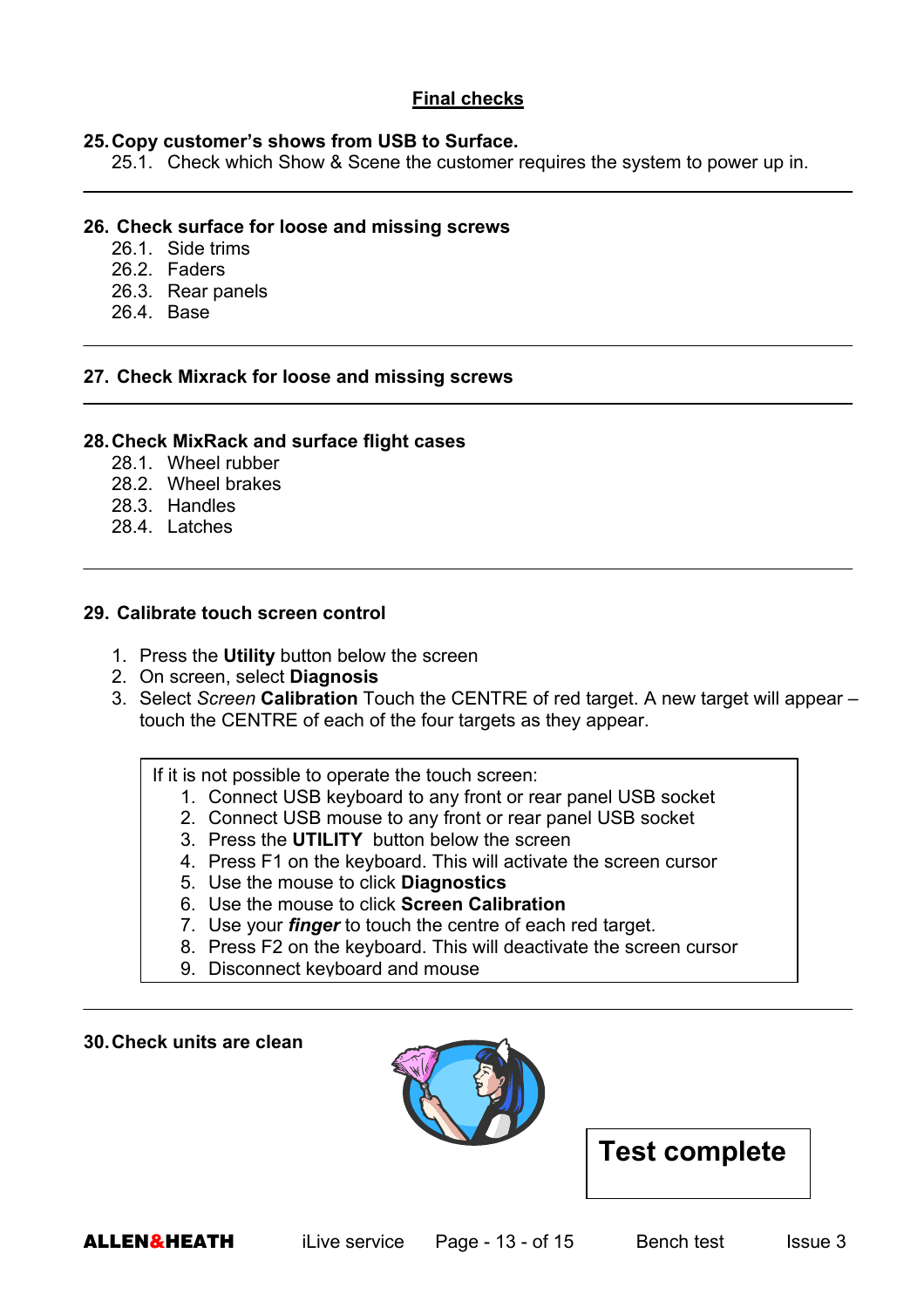| Serial number: |  | Date:        |              |              |
|----------------|--|--------------|--------------|--------------|
| <b>SURFACE</b> |  | <b>Strip</b> | <b>Fixed</b> |              |
|                |  |              |              |              |
|                |  |              |              |              |
|                |  |              |              |              |
|                |  |              |              |              |
|                |  |              |              |              |
|                |  |              |              |              |
|                |  |              |              |              |
|                |  |              |              |              |
|                |  |              |              |              |
|                |  |              |              |              |
|                |  |              |              |              |
|                |  |              |              |              |
|                |  |              |              |              |
|                |  |              |              |              |
|                |  |              | <b>Slot</b>  | <b>Fixed</b> |
|                |  |              |              |              |
|                |  |              |              |              |
|                |  |              |              |              |
|                |  |              |              |              |
|                |  |              |              |              |
|                |  |              |              |              |
| Serial number: |  | Date:        |              |              |
| <b>MIXRACK</b> |  |              | Slot         | <b>Fixed</b> |
|                |  |              |              |              |
|                |  |              |              |              |
|                |  |              |              |              |
|                |  |              |              |              |
|                |  |              |              |              |
|                |  |              |              |              |

# **FAULT REPORT**